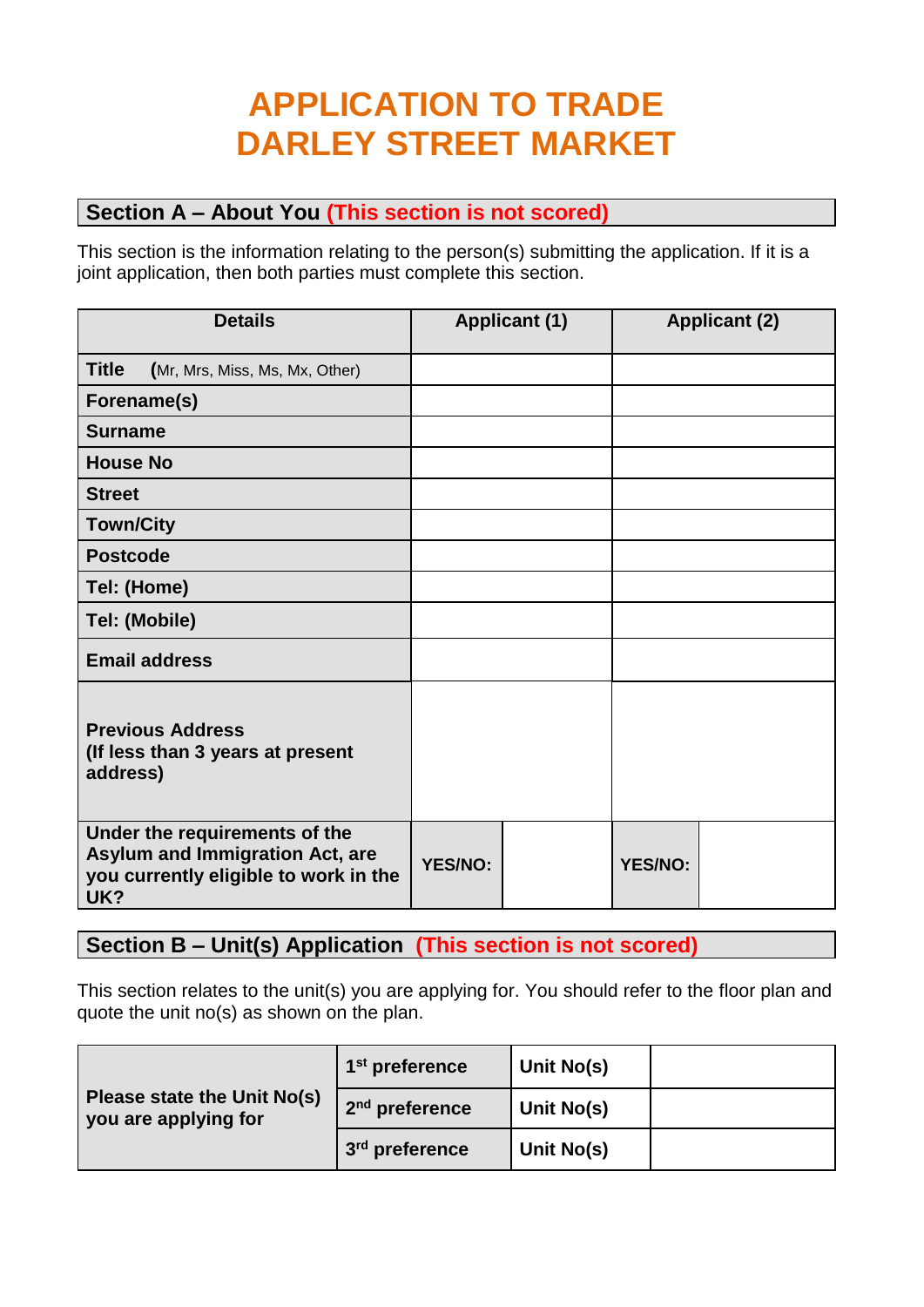### **Section C – About your Business (This section is not scored)**

This section relates to your business proposal.

| Is this an existing<br>business?                               | <b>YES</b>       |    | NO (If No, skip<br>to Section D) |  |
|----------------------------------------------------------------|------------------|----|----------------------------------|--|
| How many years<br>has the business<br>been trading?            |                  | 16 | Name of<br><b>Business</b>       |  |
| <b>Is the Business</b><br>owned by the<br><b>Applicant(s)?</b> | <b>YES/NO</b>    |    |                                  |  |
| If No, please list all<br>owners/partners                      |                  |    |                                  |  |
|                                                                | <b>Street</b>    |    |                                  |  |
| <b>Business Address</b>                                        | <b>Town/City</b> |    |                                  |  |
|                                                                | <b>Post Code</b> |    |                                  |  |
| <b>Contact Telephone</b><br><b>Number</b>                      |                  | 21 | <b>Email address</b>             |  |
| <b>Website Address</b>                                         |                  |    |                                  |  |

# **Section D – Staff Information (This section is not scored)**

This section is about your staff that will be employed by your business. New businesses that have limited retail experience should demonstrate how they are to develop an expertise in this products/services they are providing.

| Will you be employing<br>staff?                                                             | <b>YES</b>                      | No (if no go<br>to section E) |  |
|---------------------------------------------------------------------------------------------|---------------------------------|-------------------------------|--|
| How many employees<br>will you have?                                                        | Full time (37<br>hours or more) | <b>Part time</b>              |  |
| <b>Please describe the</b><br>formal training each<br>staff member will<br>receive?         |                                 |                               |  |
| <b>Please describe the</b><br>product/services<br>knowledge that each<br>staff will obtain? |                                 |                               |  |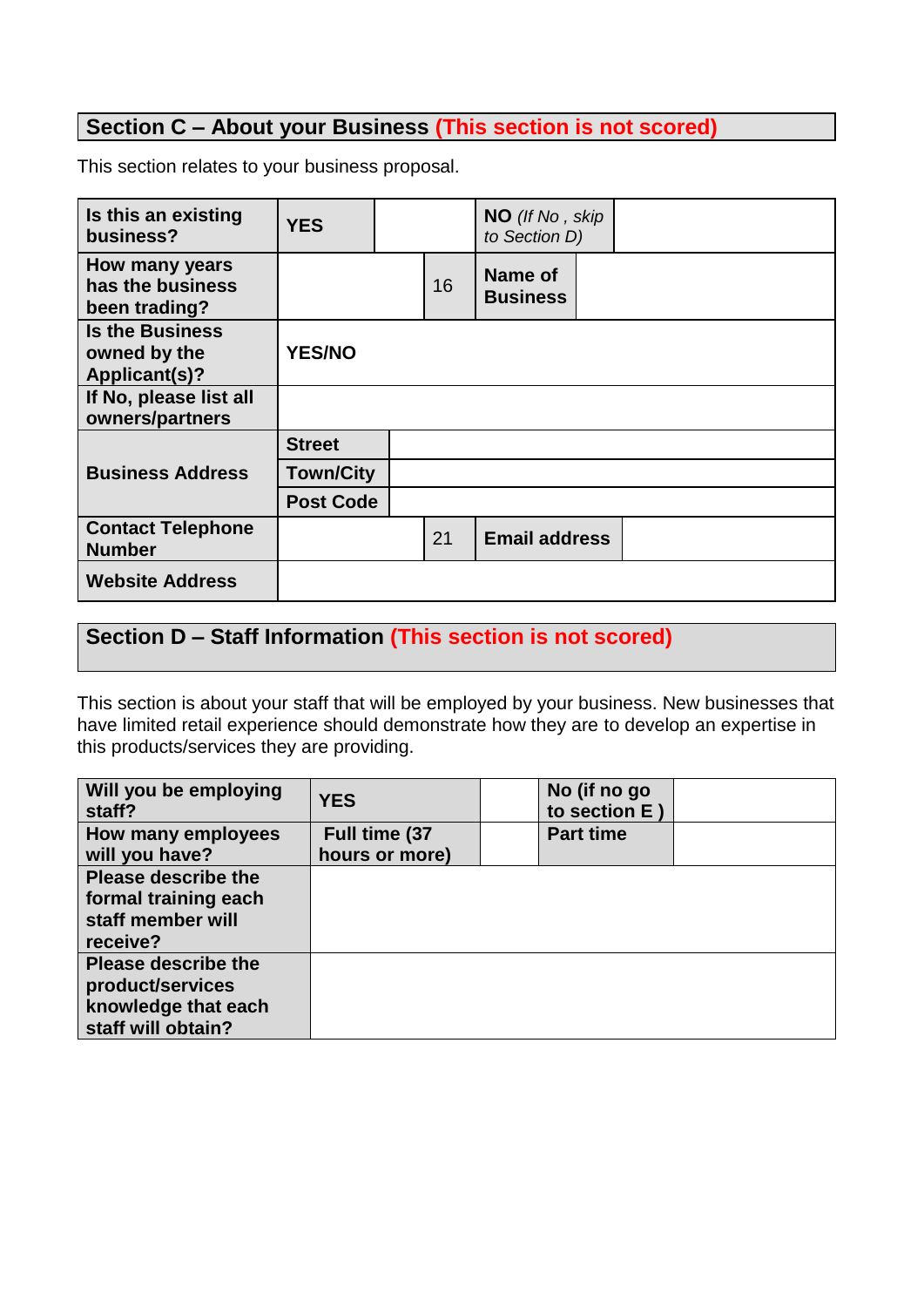## **Section E – Credit Reference (This section is either a PASS or FAIL) CREDIT REFERENCE CONSENT FORM**

**We will obtain information about you from a credit reference agency and Council records to check your credit status and identity. The agency will record our enquiries which may be seen by other companies who make their own credit enquiries. We may use credit scoring.**

**I understand that public funds must be protected and so the information I have provided may be used to prevent and detect fraud. The information may be used by the Council for checking other records held by the Council and may also be shared, for the same purposes, with other organisations which handle public funds**

**I/We hereby give my/our consent for Bradford Council Markets Service to apply for a personal Credit Reference in respect of my application.**

|                    | <b>Applicant 1</b>                                                                                     | <b>Name</b>      |  |
|--------------------|--------------------------------------------------------------------------------------------------------|------------------|--|
|                    |                                                                                                        | <b>Signature</b> |  |
|                    | Date of Birth:                                                                                         |                  |  |
|                    | <b>Address</b><br>(If at address less<br>than 3 years<br>please advise of<br>your previous<br>address) |                  |  |
| <b>Applicant 2</b> |                                                                                                        | <b>Name</b>      |  |
|                    |                                                                                                        | <b>Signature</b> |  |
|                    | Date of Birth:                                                                                         |                  |  |
|                    | <b>Address</b><br>(If at address less<br>than 3 years<br>please advise of<br>your previous<br>address) |                  |  |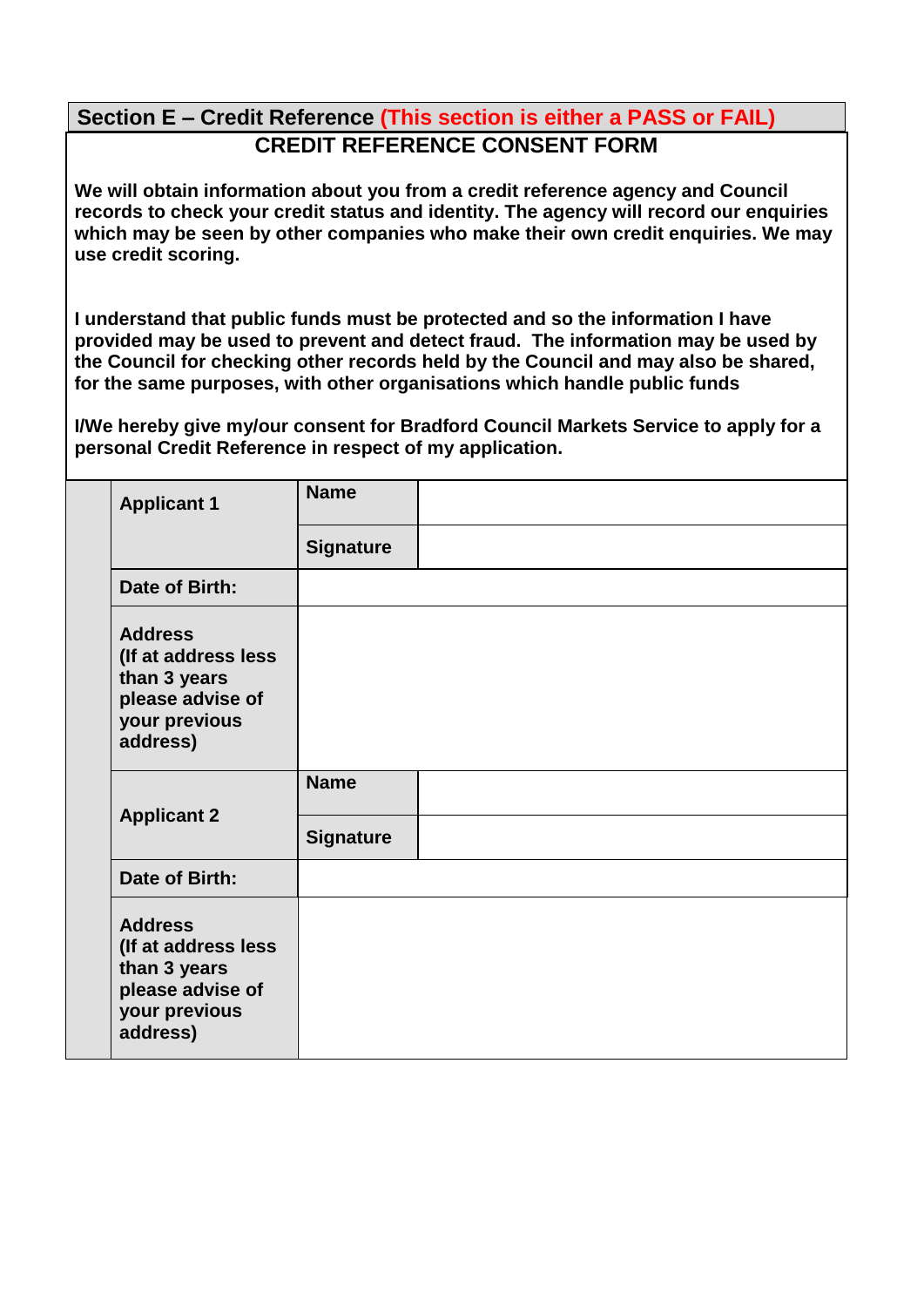# **Section F – About your Products or Services (This section is worth a maximum of 120 points)**

This section relates to your products or services. It is advisable to provide any leaflets, images or photographic evidence of your products / services, including any customer endorsements.

| 1                       | Please provide a DETAILED LIST of the<br>different products and/or services you<br>wish to offer                              |  |
|-------------------------|-------------------------------------------------------------------------------------------------------------------------------|--|
| $\overline{2}$          | In one sentence how would you describe<br>the core offer of your business?                                                    |  |
| $\mathbf{3}$            | What sets you and your business apart<br>from your competitors?                                                               |  |
| $\overline{\mathbf{4}}$ | How will your business benefit the market<br>and inspire new customers to shop in the<br>market?                              |  |
| $5\phantom{1}$          | If you intend to offer cashless payments,<br>please describe how you would do this                                            |  |
| 6                       | What is your approach to establishing<br>whether there is enough customer<br>demand for your products and/or<br>services?     |  |
| $\overline{7}$          | Please describe your product returns<br>policy?                                                                               |  |
| 8                       | Please describe your customer<br>complaints policy and how you ensure<br>any customer complaints are resolved<br>satisfactory |  |
| 9                       | What are the current or future threats to<br>your business and how will you address<br>these?                                 |  |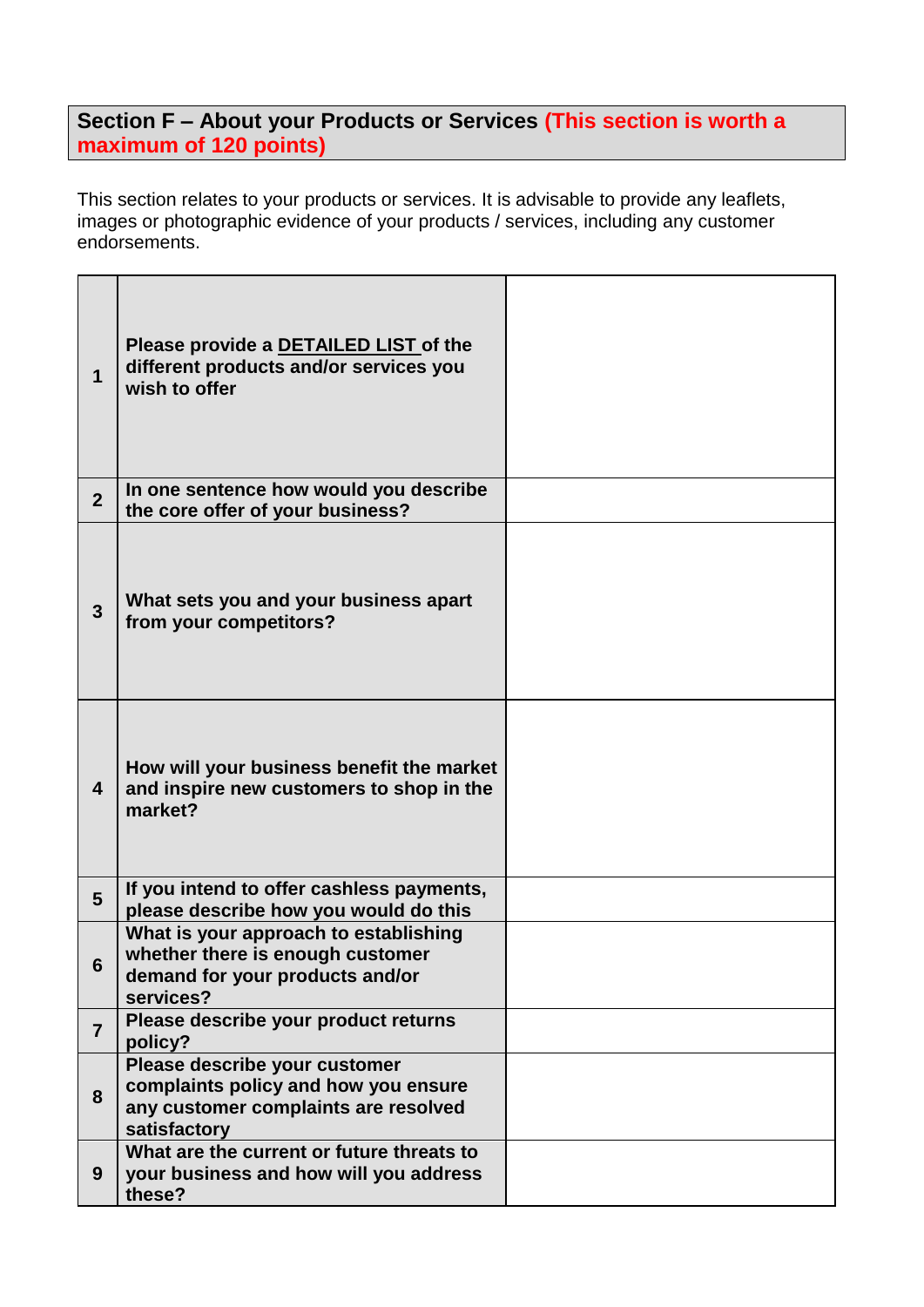### **Section G – Your Skills & Experience (This section is worth a maximum of 50 points)**

This section is about the Applicant(s) expertise in the products or services they are proposing to offer.

| 10 | Please provide details of your<br>previous and current<br>experience, qualifications that<br>is relevant to your business                      |  |
|----|------------------------------------------------------------------------------------------------------------------------------------------------|--|
| 11 | <b>Please outline any formal</b><br>training that you have<br>undertaken in the last five<br>years that is relevant to your<br><b>business</b> |  |

|    | section is worth a maximum of 80 points)                                                                                                                         | Section H – About your Marketing & Promotional Activities (This |
|----|------------------------------------------------------------------------------------------------------------------------------------------------------------------|-----------------------------------------------------------------|
| 12 | Provide examples of the types<br>of marketing activities you will<br>use to promote your business                                                                |                                                                 |
| 13 | Please describe the key<br>promotional activities that you<br>intend to use to attract those<br>customers that may not<br>typically visit the market             |                                                                 |
| 14 | If you have an online sales<br>presence, how do you promote<br>this?                                                                                             |                                                                 |
| 15 | Do you currently offer a home<br>delivery service or intend to<br>offer one in the future? What<br>do you think are the barriers in<br>providing such a service? |                                                                 |
| 16 | Please enter the online/ social<br>media sites used to promote<br>your business                                                                                  |                                                                 |
| 17 | And the numbers of followers<br>for each site                                                                                                                    |                                                                 |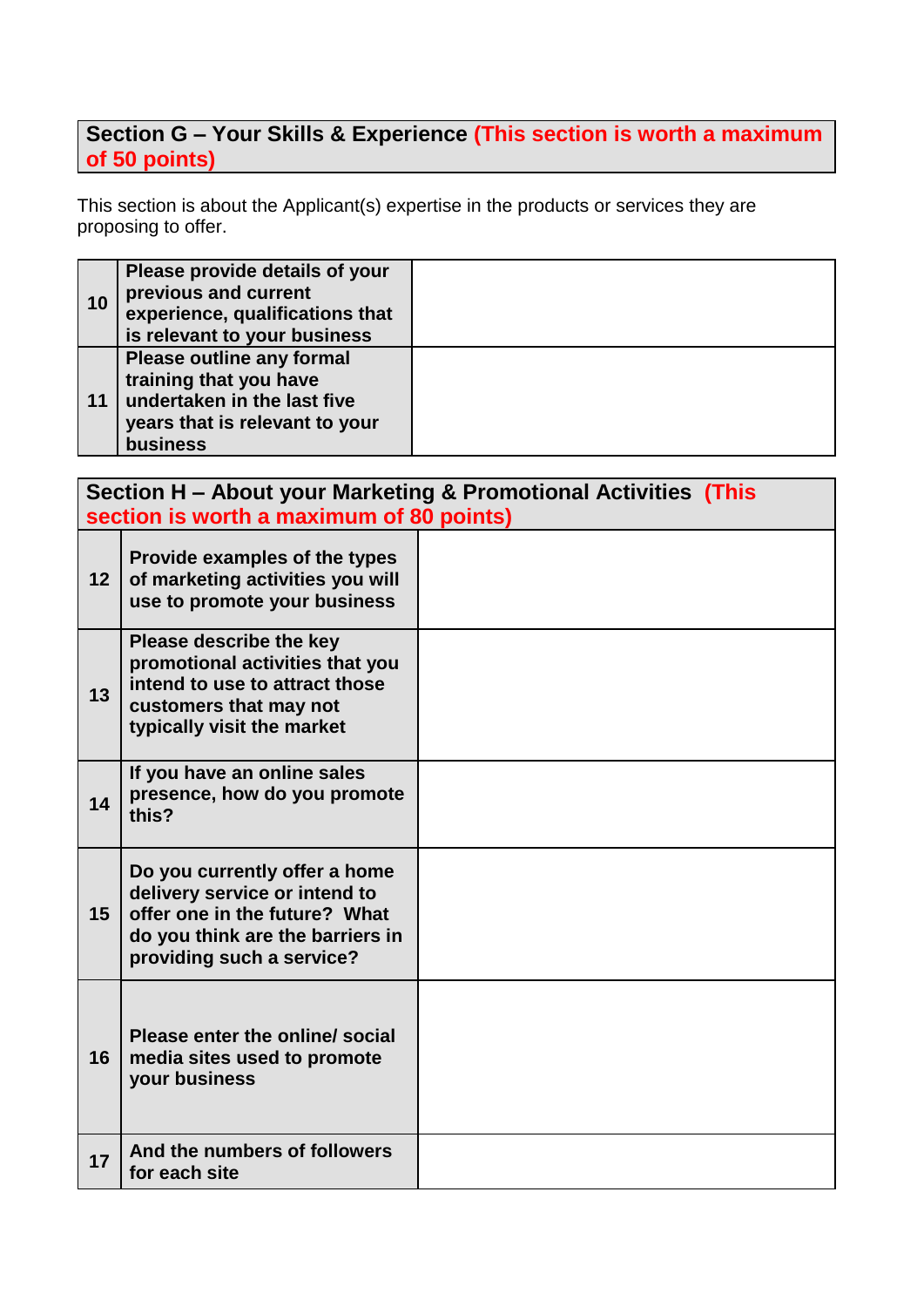**Section I – About your Shop Fitting Works (This section is worth a maximum of 40 points)**

|           | $\frac{1}{2}$                                                                                                                                                               |   |
|-----------|-----------------------------------------------------------------------------------------------------------------------------------------------------------------------------|---|
| 18        | What is your maximum budget<br>for investing in the unit(s) you<br>have applied for?                                                                                        | £ |
| 19        | Please describe the type of<br>work that you intend to carry<br>out                                                                                                         |   |
| <b>20</b> | <b>Referring to the Tenants'</b><br>Design Guide, please describe<br>how you intend the unit(s) to<br>look and the type of<br>fixtures/fittings that you will<br><b>use</b> |   |

|    | of 40 points)                                                                                               | Section J - About your Sustainability (This section is worth a maximum |
|----|-------------------------------------------------------------------------------------------------------------|------------------------------------------------------------------------|
| 21 | Please describe how you will<br>reduce your non-essential<br>packaging                                      |                                                                        |
| 22 | What methods can you use<br>in your business to<br>encourage your customers<br>to reuse and recycle?        |                                                                        |
| 23 | Please describe the methods<br>you will use to reduce,<br>recycle or eliminate your<br>business waste       |                                                                        |
| 24 | What % of your product are<br>purchased locally i.e. within<br>20 miles from Bradford<br><b>District?</b>   |                                                                        |
| 25 | <b>Please describe the</b><br>sustainable practices you<br>will adopt as part of your<br>shop fitting works |                                                                        |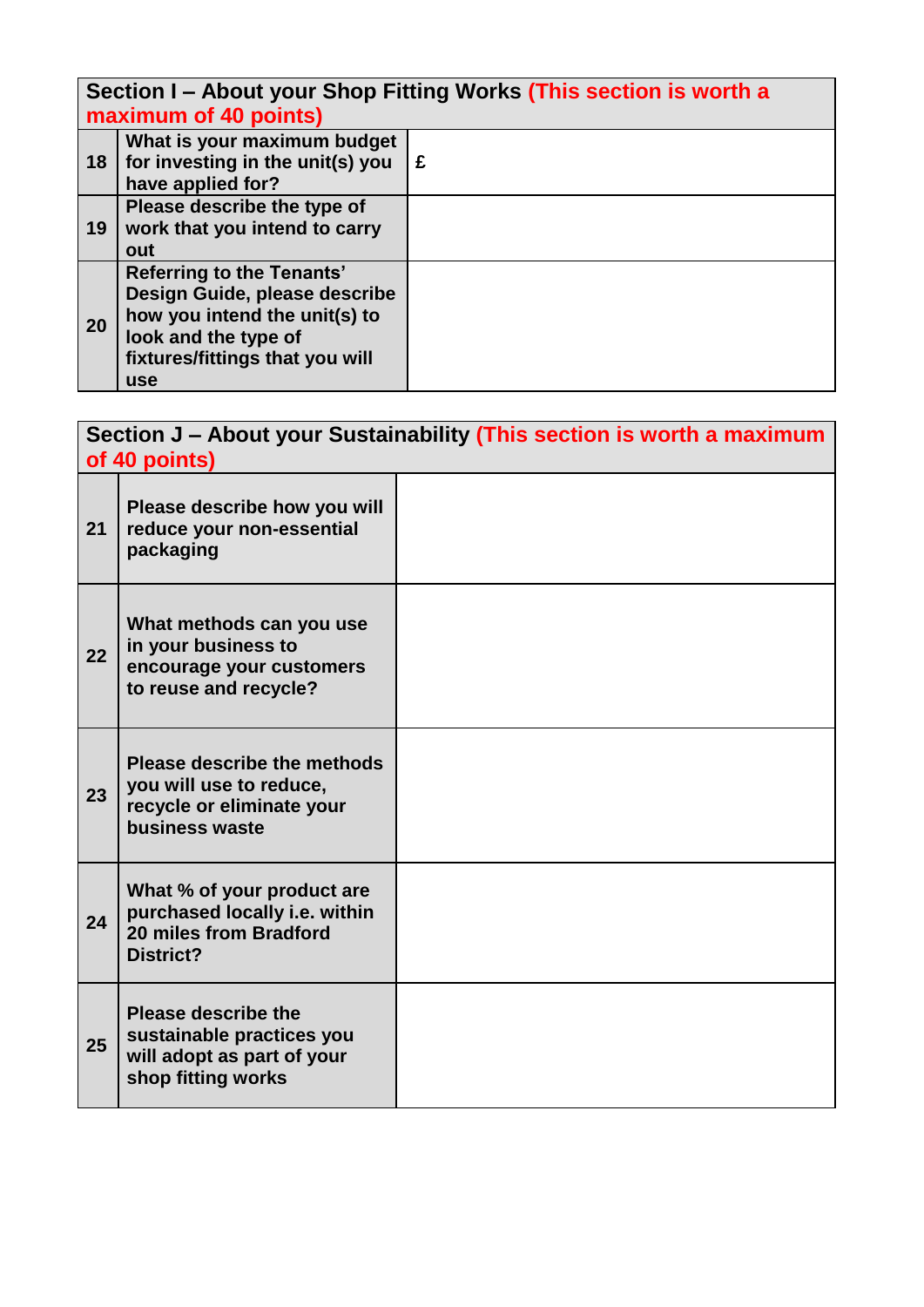|    | Section K - Healthy Foods (This section is worth a maximum of 40<br>points)            |                                |
|----|----------------------------------------------------------------------------------------|--------------------------------|
| 26 | Does your application involve the sale of                                              | YES/NO (if no go to Section L) |
|    | hot foods?                                                                             |                                |
| 27 | Have you registered your food business?                                                |                                |
|    |                                                                                        |                                |
| 28 | If your business has received a food                                                   |                                |
|    | hygiene inspection<br>please confirm your<br>current food hygiene ratings score?       |                                |
| 29 | We expect all tenants to follow our vision                                             |                                |
|    | of good food in Bradford District. This                                                |                                |
|    | vision is:                                                                             |                                |
|    | "To put easily accessible and nutritious<br>food for all at the heart of Bradford's    |                                |
|    | policies and actions. We do this in order                                              |                                |
|    | to reduce health and social inequalities, to                                           |                                |
|    | improve health and wellbeing and to<br>create a secure and sustainable food            |                                |
|    | system that works for people and                                                       |                                |
|    | strengthens our local economy"                                                         |                                |
|    | Please explain how your business can                                                   |                                |
|    | help contribute towards our good food                                                  |                                |
|    | vision?                                                                                |                                |
| 30 | The Healthy Markets Charter will aim to                                                |                                |
|    | contribute towards our ongoing goal of                                                 |                                |
|    | tackling obesity in the Bradford district.<br>Obesity is one of the biggest health     |                                |
|    | problems this district faces. Over 40% of                                              |                                |
|    | children in Bradford are obese or                                                      |                                |
|    | overweight by the time they leave primary<br>school, and that rises to 65% of adults.  |                                |
|    | Individuals who are obese in their early                                               |                                |
|    | years are more likely to become obese                                                  |                                |
|    | adults, putting them at a higher risk of ill-<br>health, such as heart disease, type 2 |                                |
|    | diabetes, several types of cancer and fatty                                            |                                |
|    | liver disease, and premature death.                                                    |                                |
|    | As such there will be an expectation that                                              |                                |
|    | market traders contribute towards                                                      |                                |
|    | reducing their use of 'High Fat, Sugar and<br>Salt'.                                   |                                |
|    | Please describe how your business can                                                  |                                |
|    | meet the goals of our charter and                                                      |                                |
|    | consumer demand for healthier foods,                                                   |                                |
|    | particularly around less fat, sugar and salt<br>in your menu.                          |                                |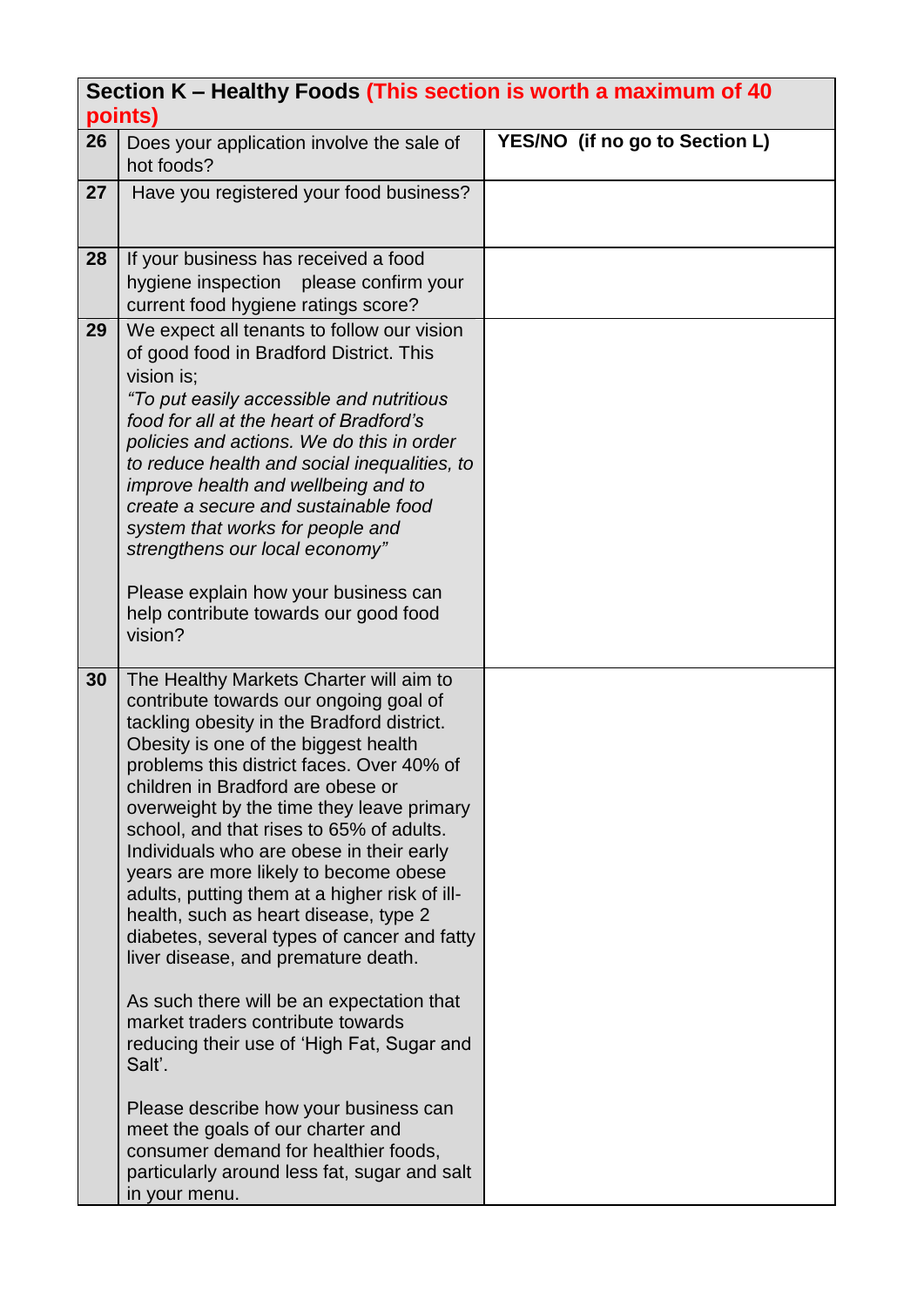|                                                                                                                       | Section L - Supporting Evidence (This section is not scored) |
|-----------------------------------------------------------------------------------------------------------------------|--------------------------------------------------------------|
| Please complete this section<br>should you wish to set out any<br>further information to support<br>your application. |                                                              |

| Section M - About You (This section is not scored)                                                                                                                                                                                                                                                             |            |  |  |
|----------------------------------------------------------------------------------------------------------------------------------------------------------------------------------------------------------------------------------------------------------------------------------------------------------------|------------|--|--|
| <b>Disability</b>                                                                                                                                                                                                                                                                                              |            |  |  |
| Do you consider yourself to have a                                                                                                                                                                                                                                                                             | <b>YES</b> |  |  |
| disability as defined below?<br>According to the Disability<br>Discrimination Act 1995, a person<br>with a disability is someone who has<br>a physical or mental impairment<br>which has a substantial and adverse,<br>long term effect on his or her ability<br>to carry out normal day-to-day<br>activities. | <b>NO</b>  |  |  |
| Please give a basic summary of your<br>disability and/or any specific<br>assistance required here                                                                                                                                                                                                              |            |  |  |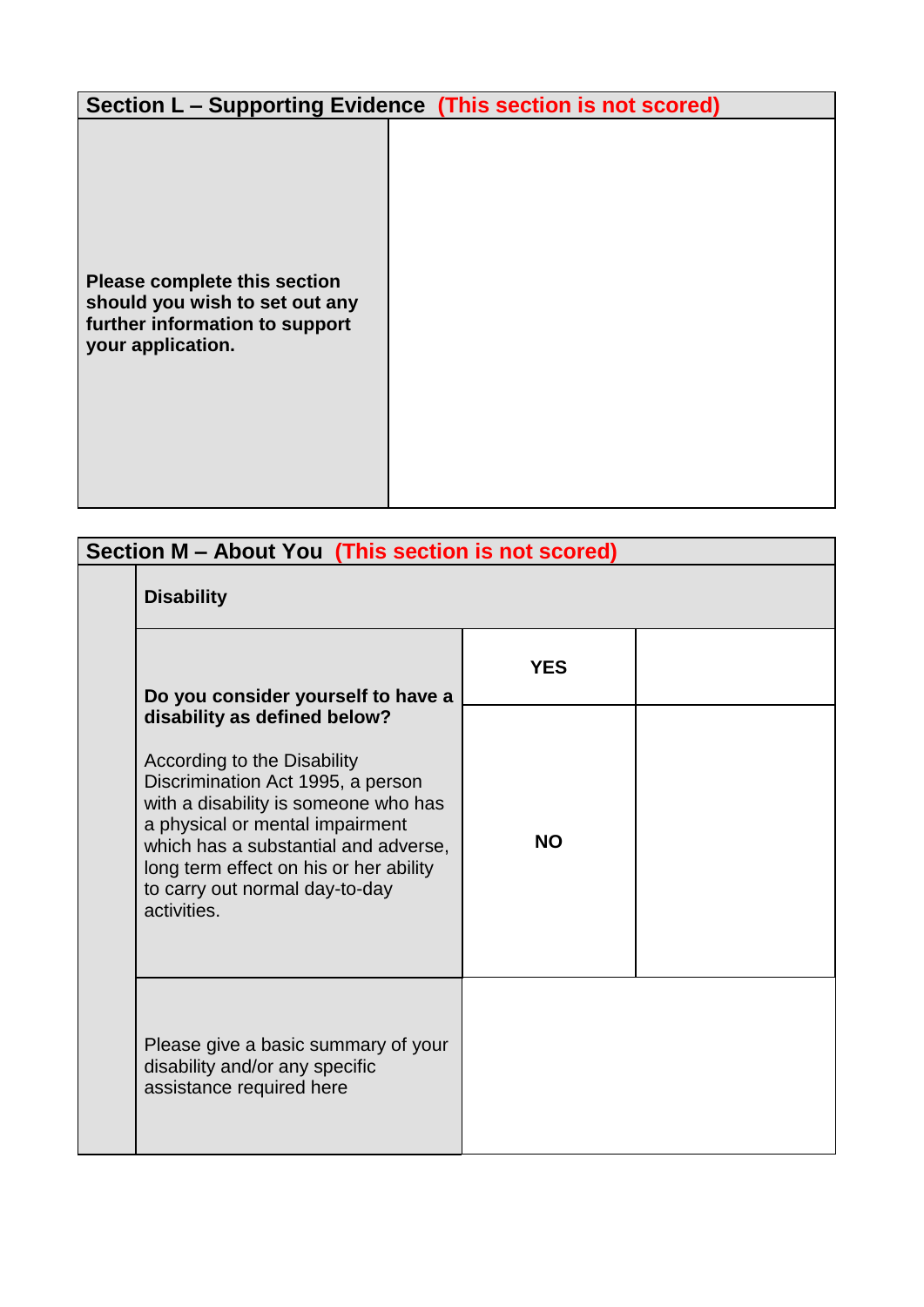### **Section N – Equality Monitoring (This section is not scored)**

Please answer the questions below by ticking the boxes that you feel most describes you.

Some questions may feel personal, but the information we collect will be kept confidential and secure in accordance with the Data Protection Act.

#### **Please state your age category**

| 18-24             | 45-54 |  |
|-------------------|-------|--|
| 25-34             | 55-64 |  |
| $35 - 44$         | 65-74 |  |
| 75-84             | $85+$ |  |
| Prefer not to say |       |  |

**a) Does your health or disability prevent you from doing things you want to, need to or have to?** (Your disability or health issue includes one which has lasted, or is expected to last, at least 12 months, and includes problems relating to old age.)

| Yes, limited a lot    |  | If you have answered 'yes'<br>please also answer part (b) as<br>well |  |
|-----------------------|--|----------------------------------------------------------------------|--|
| Yes, limited a little |  |                                                                      |  |
| No                    |  |                                                                      |  |
| Prefer not to say     |  |                                                                      |  |

#### **b) Which of the following options best describes your health issue or disability?**

#### **Please tick all the appropriate boxes**

| Physical Disability (including mobility difficulties) |  |
|-------------------------------------------------------|--|
| Learning disabilities                                 |  |
| <b>Mental ill Health</b>                              |  |
| <b>Autism Spectrum Conditions</b>                     |  |
| Visual impairment                                     |  |
| <b>Hearing impairment</b>                             |  |
| Deaf BSL user                                         |  |
| Speech impairment                                     |  |
| Learning difficulties e.g. Dyslexia                   |  |
| Other substantial and long term condition             |  |
| Prefer not to say                                     |  |
| Other – please write in below                         |  |

#### **Which of the following options best describes your gender identity?**

| Male   |  |
|--------|--|
| Female |  |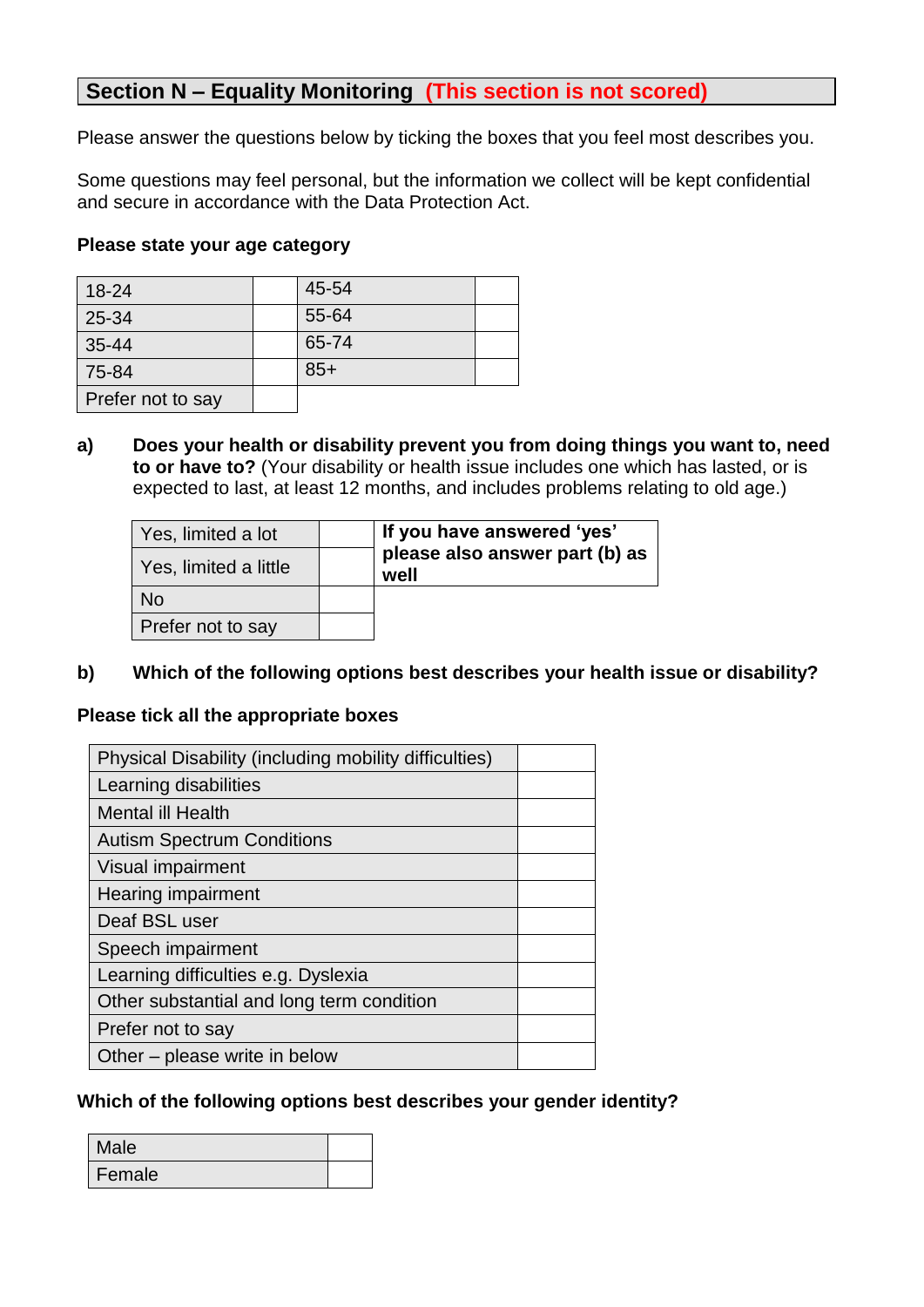| Other             |  |
|-------------------|--|
| Prefer not to say |  |

# **Which of the following options best describes your race, ethnic or cultural origin?**

| <b>White</b>                                                 |                |
|--------------------------------------------------------------|----------------|
| English/Welsh/Scottish/Northern Irish/British                |                |
| <b>Irish</b>                                                 |                |
| <b>Gypsy or Irish Traveller</b>                              |                |
| Any other white background, write in below                   |                |
|                                                              |                |
| <b>Mixed/Multiple ethnic groups</b>                          |                |
| <b>White and Black Caribbean</b>                             |                |
| <b>White and Black African</b>                               |                |
| <b>White and Asian</b>                                       |                |
| Any other Mixed/multiple ethnic background, write in below   | Which of the   |
|                                                              | following      |
| <b>Asian/Asian British</b>                                   | options best   |
| Indian                                                       | describes your |
| Pakistani                                                    | religion or    |
| Bangladeshi                                                  | belief?        |
| <b>Chinese</b>                                               |                |
| Any other Asian background, write in below                   |                |
|                                                              |                |
| <b>Black/African/Caribbean/Black British</b>                 |                |
| African                                                      |                |
| Caribbean                                                    |                |
| Any other Black/African/Caribbean background, write in below |                |
|                                                              |                |
| Other ethnic group                                           |                |
| Arab                                                         |                |
| Any other ethnic group write in below                        |                |
| Prefer not to say                                            |                |
| No religion                                                  |                |
| <b>Buddhist</b>                                              |                |
| Christian                                                    |                |
| (including Church of England, Catholic, Protestant and all   |                |
| other Christian denominations)                               |                |
| Hindu                                                        |                |
| Jewish                                                       |                |
| <b>Muslim</b>                                                |                |